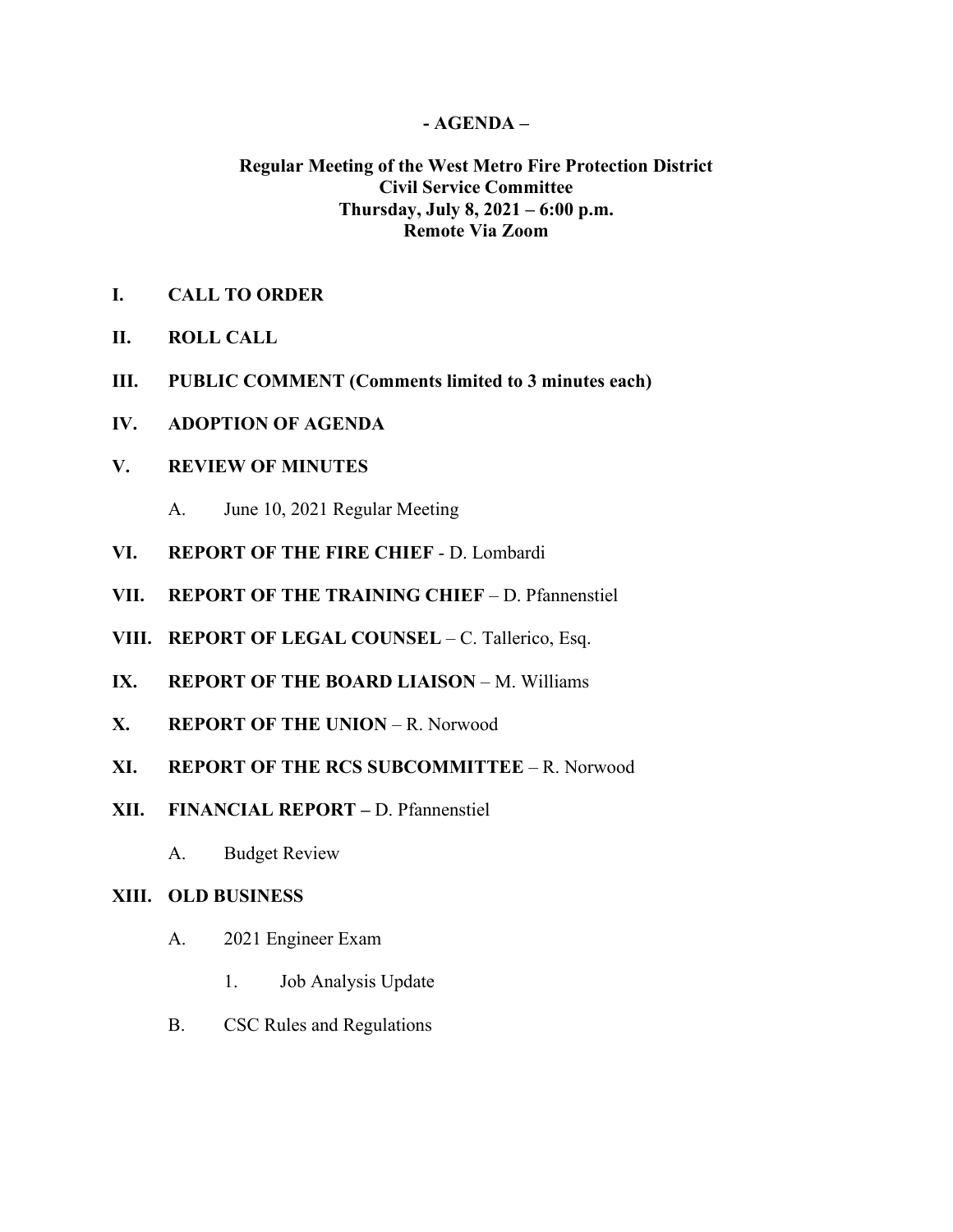1. First Reading – Changes in language relating to meeting platform, quorum, allowances for remote attendance, and allowances for remote public comment

# **XIV. NEW BUSINESS**

- A. 2020 Captain and Lieutenant Promotional Exams
	- 1. Contract Proposals

## **XV. OTHER MATTERS**

## **XVI. EXECUTIVE SESSION**

## **XVII. ADJOURNMENT**

## **XVIII.ANNOUNCEMENTS**

| July 20, 2021                         | 6:30 p.m., Board of Directors Meeting, 3535 S.<br>Kipling Street, Lakewood, CO                                              |
|---------------------------------------|-----------------------------------------------------------------------------------------------------------------------------|
| August 17, 2021                       | 6:30 p.m., Board of Directors Meeting, 3535 S.<br>Kipling Street, Lakewood, CO                                              |
| August 18, 2021                       | 6:00 p.m., Civil Service Committee Meeting,<br>Remote via Zoom                                                              |
| September 9, 2021                     | 6:00 p.m., Civil Service Committee Meeting, 433 S.<br>Allison Parkway, Lakewood, CO                                         |
| September 18, 2021                    | IAFF Colorado Fallen Firefighter Memorial,<br>Colorado Springs, CO                                                          |
| September 28, 2021                    | 6:30 p.m., Board of Directors Meeting, 433 S.<br>Allison Parkway, Lakewood, CO                                              |
| October 2-3, 2021                     | 40 <sup>th</sup> Annual National Fallen Firefighter Memorial<br>Weekend, Emmitsburg, MD                                     |
| October 3-9, 2021<br>October 14, 2021 | <b>National Fire Prevention Week</b><br>6:00 p.m., Civil Service Committee Meeting, 433 S.<br>Allison Parkway, Lakewood, CO |
| October 16, 2021                      | 11:00 a.m., Colorado Fallen Firefighters Foundation<br>Memorial, Lakewood, CO                                               |